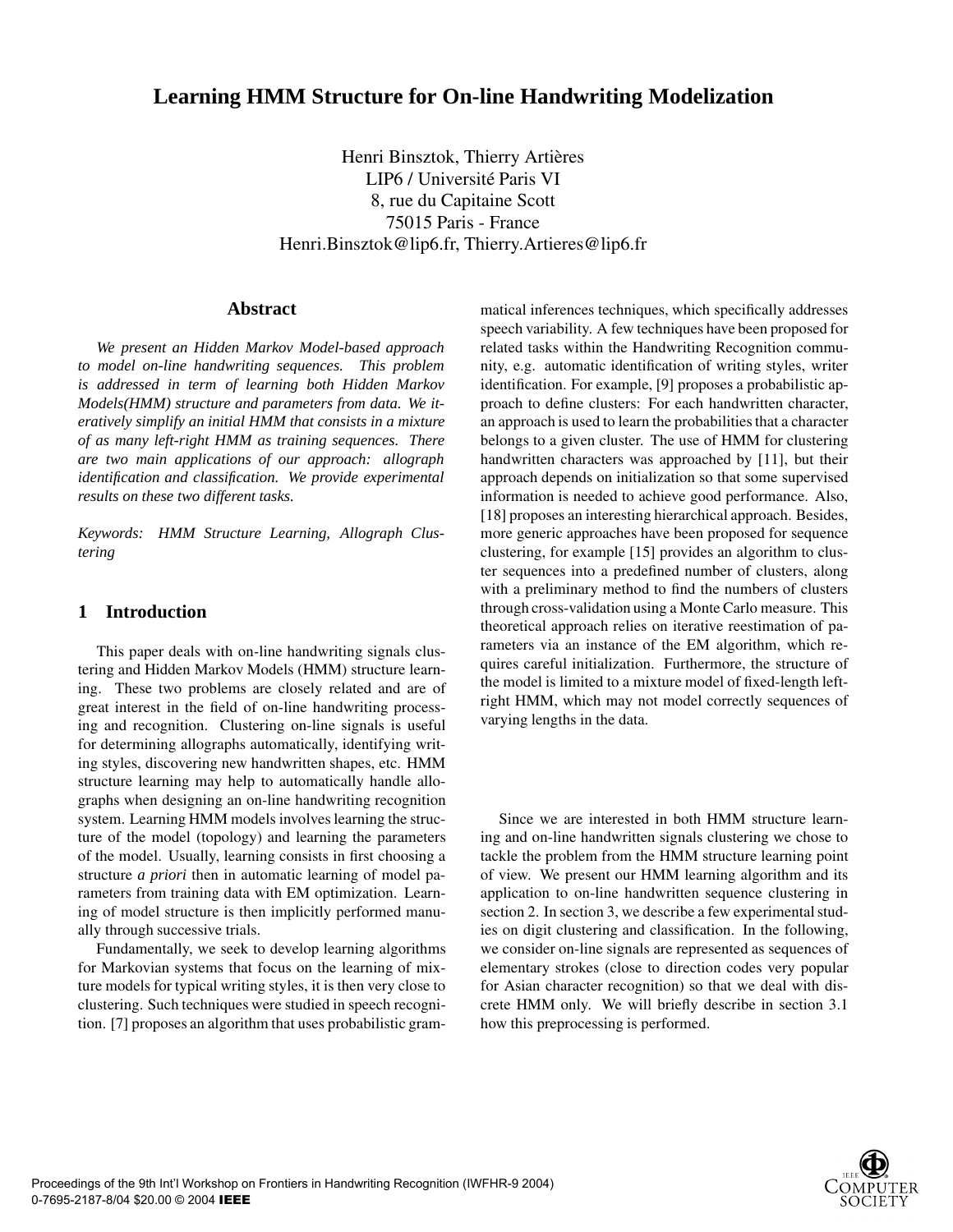# **2 HMM learning algorithm**

Our goal is to define a learning algorithm for HMM that meets two requirements. First, the resulting model should describe well the training data. Second, the model should allow to identify sets of similar sequences coresponding to allographs or writing styles. Most approaches to HMM structure learning suggest to start by building a complex initial model and simplifying it iteratively [10, 3, 17]. In [3], the simplification is based on entropic prior probabilities of the transitions between states, and some transition probabilities converge towards 0, thus simplifying the structure of the model. In [17], pair of states from the initial HMM are merged iteratively as long as the loss of likelihood is not too significant. Both approaches, being generic, meet the first requirement but not the second.

We chose to adapt the approach of [17] to our goals by restricting the HMM to belong to the class of mixture of left-right HMM where each left-right HMM of the mixture corresponds to a cluster. This global HMM is then iteratively simplified by removing a left-right HMM. This ensures that at any step, the global HMM belongs to the class of mixtures of left-right HMM, which allow performing clustering. We now present our unsupervised learning algorithm. First, we detail the building of an initial HMM (section 2.1). Then, we describe the iterative simplification algorithm applied to this initial model (section 2.2). The simplification algorithm relies on a distance between left-right HMM that we present in section 2.3. In term of clustering, the initial model may find as many clusters as sequences in the data and further models will provide less clusters.

### **2.1 Building an initial HMM from data**

This first stage consists in building an HMM  $M_0$  (a mixture of left-right HMMs) summarizing the whole training sequences. Let  $D = (s_1 \dots s_n)$  be these sequences. Each input sequence  $s_i$  of length  $l_i$  is a sequence of strokes  $s_i$  $(\sigma_{i,1} \dots \sigma_{i,l_i})$  where each stroke  $\sigma_{i,j}$  belongs to an *alphabet*  $\Sigma$  (i.e. the set of possible strokes) and let  $|\Sigma| = \text{card } \Sigma$  be the different number of strokes. We start by building a leftright HMM from each training sequence, we detail this step a little further. Once every training sequence has been transformed into a left-right HMM, the global initial model  $M_0$ is defined as a mixture of all these left-right HMM with uniform priors. This model implements a probablistic model of the form:

$$
P(s|M_0) = \sum_{i=1}^{n} w_i P(s|\lambda_i)
$$

where s is an observed sequence,  $\lambda_i$  the  $i^{th}$  left-right HMM built from  $s_i$  and for each  $i, w_i = \frac{1}{n}$ .

We now come back to the building of a left-right HMM from a trainig sequence. The HMM built from  $s_i$  is a leftright HMM with  $l_i$  states, one for each stroke in  $s_i$ . There is then a correspondance between a state and a symbol in  $\Sigma$ . We explain now how emission probability laws associated to the states of this HMM are defined.

There are a few solutions for the initialization of the discrete emission probability laws defined on the alphabet Σ. Ideally, the emission probability law in a state corresponding to a stroke  $\sigma$  should give high probability to strokes similar to  $\sigma$ . [17] suggests to learn these laws with a standard Maximum Likelihood criterion using an EM algorithm. However, this strategy did not appear relevant to us since training is delicate insofar as it requires to find a good initialization. Suppose that we have 1000 training sequences, each of length 30, with the alphabet size  $|\Sigma|$ equal to 50. We therefore have 30 000 symbols to estimate 1000x30 emission probability laws. If we choose to estimate all probability laws without sharing parameters, we would have to estimate 30 000 probability laws, each defined on  $\Sigma$  with 50 parameters. This is practically impossible to achieve with only 30 000 observed symbols in the trainng set. We rather chose to share emission probability laws between all states corresponding to the same stroke of  $\Sigma$  so that there are only  $\Sigma$  probabilitiy laws to estimate. For instance, if the first state and the last state of a left-right HMM correspond to the same stroke  $\sigma$ , both states share the same emission probability law. Then, our strategy requires to estimate only 2500 parameters (50 laws, each one defined with 50 parameters) from the same number of observations. In addition, we will show in our experiments that a Maximum Likelihood Estimation scheme is not necessarily an optimal method from the clustering point of view.

We chose to define probability emission laws by estimating, with countings from  $D$ , the similarity between strokes in  $\Sigma$ . We consider as similar two strokes which appear in the same context: Let s be a sequence of strokes ( $s \in \Sigma^*$ ), and let  $P_s(\sigma)$  be the probability of seeing stroke  $\sigma$  after subsequence s. An estimate for  $P_s(\sigma)$  is:

$$
P_s(\sigma) = \frac{w(s\sigma)}{w(s)}
$$

where  $w(s)$  represents the number of occurrence of the subsequence s in D. We may then characterize a *profile* for a stroke  $\sigma$  as the distribution:

$$
P_{\sigma} = \{P_s(\sigma), s \in sub(D)\}\,,
$$

where  $sub(D)$  stands for all subsequences of sequences in D. We then define the similarity  $\kappa$  between two strokes  $(\sigma_1, \sigma_2) \in \Sigma^2$  by the correlation between the *profiles*  $P_{\sigma_1}$ and  $P_{\sigma_2}$ :

$$
\kappa(\sigma_1, \sigma_2) = \text{corr}(P_{\sigma_1}, P_{\sigma_2}).
$$

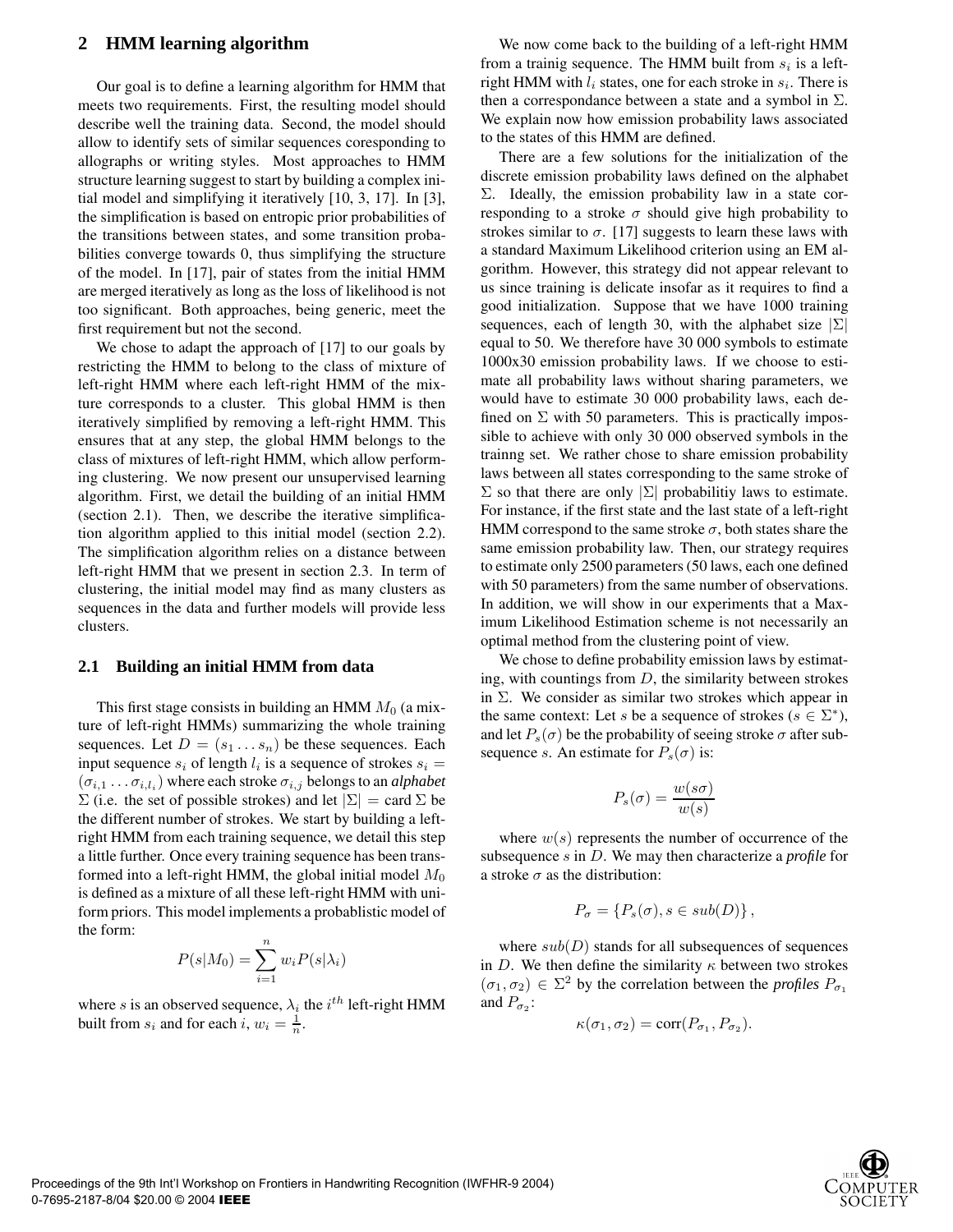Finally, the emission probability law associated to a state  $s_{\sigma}$ (built from a stroke  $\sigma$ ) is given by:

$$
b_{s_{\sigma}} = \left\{ \frac{\kappa(\sigma, \sigma_2)}{\sum_{\sigma_2 \in \Sigma} \kappa(\sigma, \sigma_2)}, \sigma \in \Sigma \right\}
$$

Note that we could use prior knowledge on strokes since they correspond to particular shapes (angle or curvature). We will provide, as a reference, experimental results using manually tuned emission probability laws.

# **2.2 Iterative simplification algorithm**

The general outline of the algorithm is to iteratively merge the two *closest* left-right HMM using a distance  $\delta$ between left-right HMM, which is presented in next subsection:

- 1. For each sequence of the database, build the corresponding left-right HMM.
- 2. Build the initial HMM model  $M = M_0$  as detailed in previous section. Using  $N$  data sequences,  $M$  is a mixture of  $N$  left-right HMM.
- 3. Repeat until the stopping criterion is satisfied:
	- (a) Compute the distances  $\delta$  between all left-right HMM of M.
	- (b) Select the pair of left-right HMM  $(u, v)$  closest with respect to  $\delta$ .
	- (c) Remove the left-right HMM  $u$  (resp.  $v$ ) from the mixture model if prior  $P(u) < P(v)$  (resp.  $P(u) > P(v)$ ). The prior for the left-right HMM that is kept is  $P(u) + P(v)$ .

In the present implementation, the stopping criterion is satisfied when a given number of left-right HMM is obtained. Although it does not exist satisfying methods to determine automatically an optimal number of left-right HMM (i.e. clusters), we are working on a few alternative methods. Also, note that step 3.(c) is a trivial case of merging leftright HMM. A more general case would be to compute the merged left-right HMM  $m$  between  $u$  and  $v$  and to perform the iterative step  $M \leftarrow M \setminus \{u, v\} \cup \{m\}.$ 

### **2.3 Left-right HMM distance measure**

Let  $M_1$  and  $M_2$  be two left-right HMM of respective lengths  $l_1$  and  $l_2$ . The straightforward approach proposed in [12] is too costly and we searched a distance  $\delta(M_1, M_2)$ between these two models that takes account of their leftright topology. It is based on an alignment between the

states of  $M_1$  and  $M_2$  using a Dynamic Time Warping algorithm ([14], [2]) where local costs are distances between states (i.e. between their emission probability laws). We use a commonly used distance between distributions, the symmetrized distance from Kullback-Leibler  $d_{KL}$ . Hence the algorithm seeks to find an optimal alignment between the states of  $M_1$  and the states of  $M_2$ , that minimises the cost:

$$
J = \sum_{k=1}^{p} d_{KL}(i_k, j_k)
$$

where  $d_{KL}(i_k, j_k)$  is the symmetrized Kullback-Leibler distance between the probability distributions of the state  $i_k$  of  $M_1$  and the state  $j_k$  of  $M_2$  and where the sequence of the indices  $\{(i_k, j_k), k \in [1, p]\}$  corresponds to an authorized alignment of pair of states of the two models (using classical DTW path constraints):

$$
(i_k,j_k) \in \{(i_{k-1},j_{k-1}+1),\\(i_{k-1}+1,j_{k-1}),(i_{k-1}+1,j_{k-1}+1)\}
$$

As we are interested in left-right HMM, we impose the limiting conditions  $(i_1, j_1) = (1, 1)$  and  $(i_p, j_p) = (l_1, l_2)$ so that  $\delta$  is defined as:

$$
\delta(M_1, M_2) = \hat{J} = \min_{\begin{aligned} p, \{ (i_k, j_k), k \in [1, p] \} \\ (i_1, j_1) = (1, 1); (i_p, j_p) = (l_1, l_2) \end{aligned}} \sum_{k=1}^p d_{KL}(i_k, j_k)
$$

# **3 Experimental results**

In this section, we first present the data used (section 3.1) then we show results related to emission probability estimation (section 3.2), clustering (section 3.3) and classification (section 3.4).

### **3.1 Database**

We carried out our experiments on on-line handwritten digits written by about 100 writers, extracted from the Unipen database [6]. The rough on-line signal is a temporal sequence of pen coordinates and is first preprocessed as in [1] using a kind of direction coding. A handwritten signal is represented as a sequence of *strokes*, each one is characterized by a direction and a curvature. The strokes belong to a finite dictionnary Σ of 36 elementary *strokes*, including 12 straight lines in directions uniformly distributed between 0 and 360◦, 12 convex curves and 12 concave curves. Such a sequence of strokes represents the shape of the signal and

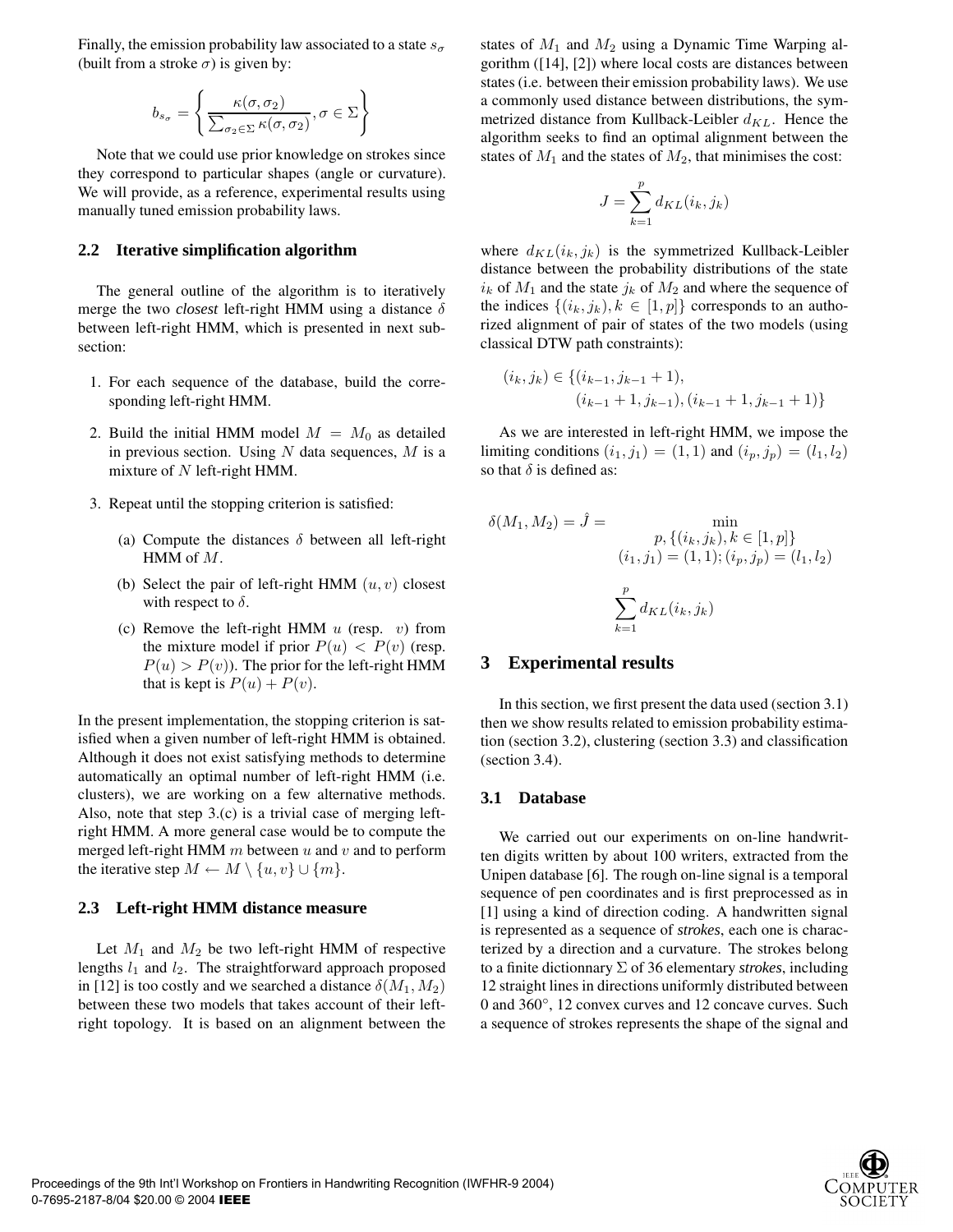

**Figure 1. 36x36 matrixes representing probability laws attached to strokes of** Σ**, fixed manually using prior knowledge (left) and learned from the data (right).**

may be efficiently used for recognition. All handwriting signals are converted into sequences of elementary strokes. We used several subsets of the database: 1000 samples of digits '0' and '9', 1000 samples of all ten digits, and about 6000 samples of all ten digits for classification.

# **3.2 Emission probability estimation**

Figure 1 represents emission probabilities laws over alphabet  $\Sigma$ . The dimension of the matrixes are 36x36: The pixel at the intersection of the ith row and jth colunn is the probability of the ith stroke by a state corresponding to the jth stroke in  $\Sigma$ ; Gray levels are proportional to probabilities (white = close to 1, black = close to 0). The left matrix is fixed manually according to prior knowledge [1] while the right matrix is estimated with the method presented in section 2.1. We note a strong correlation between these matrixes, which shows that our estimation method allows to capture efficiently the information of similarity between symbols contained in the sequences of D.

### **3.3 Clustering experiments**

#### **3.3.1 Evaluation criteria**

Evaluating unsupervised methods (e.g. clustering) is an open problem and we do not have any label information about allographs in the database. Then, although our approach can be used to identify a digit's allographs, we chose to perform clustering experiments on databases including signals of various but close digits (e.g. '0' and '9') and other experiments with all ten digits. In all experiments, after learning a global HMM, all sequences in  $D$  are clustered using remaining left-right HMM as cluster models and we use criteria relying on a labeling of samples with class information (digits) to evaluate our algorithms.

A few criteria may be used to evaluate clustering results [16]. Among these, we chose the *precision* measure that is also used in classification. In the following, we name *clusters* the result of our clustering and *classes* the labelling of the data. For a cluster j,  $P_{ij}$  is the probability that an element of the cluster  $j$  belongs to class  $i$ . This probability is estimated by counting: Let  $n_j$  be the number of sequences in cluster  $j$  and  $n$  the total number of sequences in the data. Then,

$$
precision = \sum_{j} \frac{n_j}{n} \max_{i} P_{ij}.
$$

We compare our approach with a recent approach for sequences clustering proposed by [4], based on EM algorithm, that we applied both with Markov chains (as in the article) and with HMM. As this algorithm strongly depends on initialization (a random initialization providing bad results), we initialized this algorithm with the result of our approach.

#### **3.3.2 Results**

In a first set of experiments, we use 100 samples of digits '0' and '9' whose drawings are very similar. As an illustration, the resulting clusters from one experiment using our model are drawn in figure 3: The discovered clusters are homogeneous (including either '0' or '9' samples). The two clusters for digit '0' include indeed slightly different drawings since samples from the smaller set are drawn the other way round. In this figure, the drawing is generated from our model representation. Therefore, characters do not display as nicely as the fine-grained original representation. It further illustrates that our approach does not require a precise information on characters, and could be used, for instance, on low-resolution devices.

We then compare our algorithm with the EM reestimation method described in  $[4]$ <sup>1</sup> and a variant (stochastic EM) using the CEM algorithm, as it may outperform EM in unsupervised learning, especially when dealing with too few data to estimate the likelihood correctly [5]. This experiment was conducted using 1000 samples of digits '0' and '9'. The results are presented in figure 2. By nature, our approach does not require initialization, this is not the case for EM and CEM approach. Therefore for each experiment (number of clusters) we initialized both EM and CEM algorithm with the resulting clustering of our method.

As may be seen, EM and CEM reestimation tend to weaken the results. We think that our learning strategy by nature is more adapted to discover typical cluster of sequences. The reason lies in that a left-right HMM built from a training sequence, as detailed in section 2.1, cannot handle much variability around this training sequence. At the opposite, performing EM reestimation may result in less specific left-right HMM, thus in less precise clusters.



<sup>&</sup>lt;sup>1</sup>though applied with HMM instead of Markov Chains, the latter providing weaker results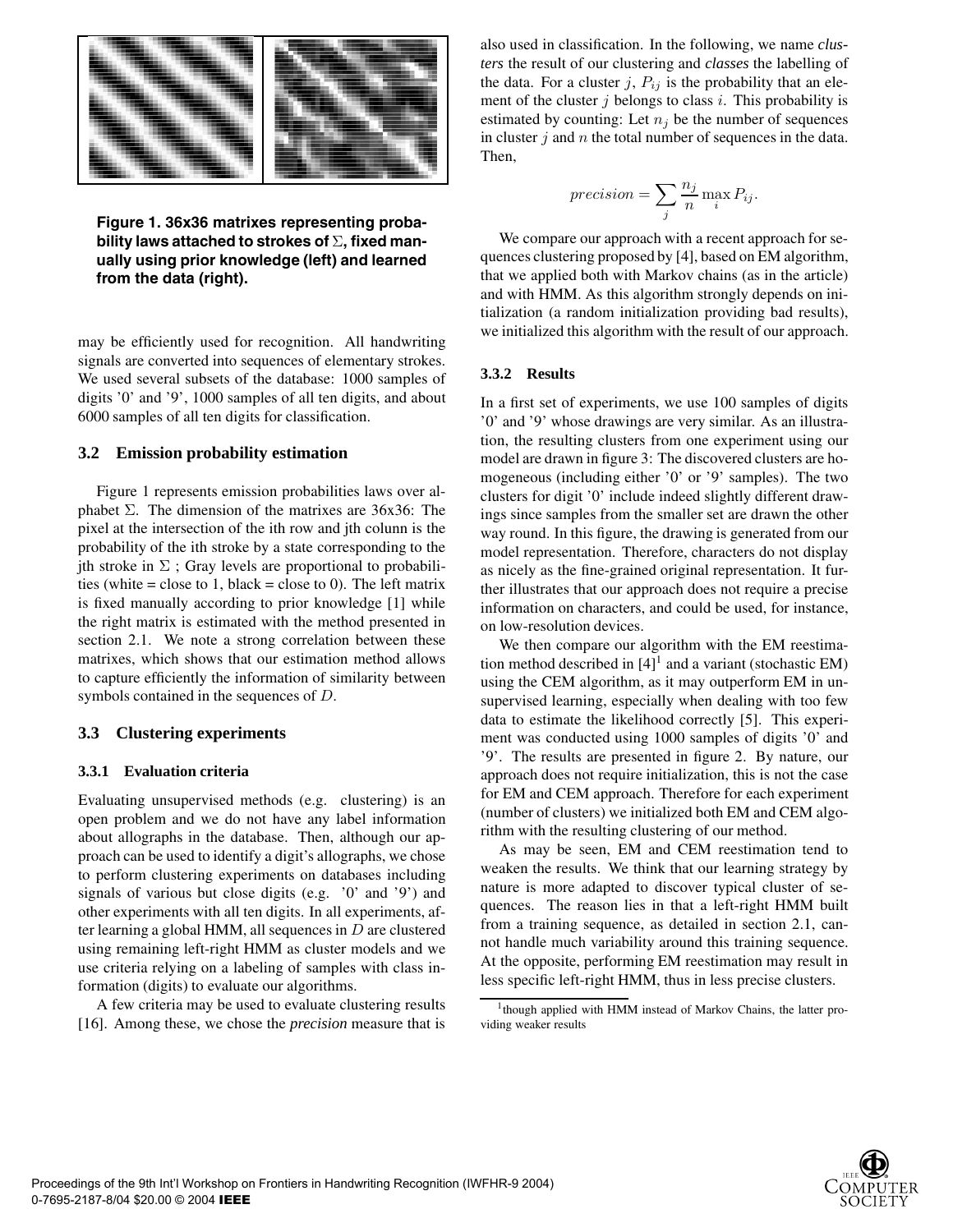

**Figure 2. Clustering precision for 3 algorithms (our approach, BA ; reestimated via EM, and via CEM)**



**Figure 3. The three discovered clusters for a database of on-line handwriting samples of digits '0' and '9'**

To further validate our approach, we performed another comparison on a set of 1000 samples of the ten digits (table 1). The results first outline that clustering is indeed a difficult task since for a reasonnable number of clusters (20) precision does not exceed 80% whereas classification results on such handwriting signals may reach about 95% [1]. Also, our approach outperforms other methods provided there are enough clusters but performance falls sharply when the number of clusters decreases. Note that a reasonnable number of clusters should be greater than 10 since there exists several allographs for every digit. From this point of view, experiments show that our approach significantly outperforms EM in this range. As discussed above, reestimation with EM maximizes likelihood so that a single left right HMM may generate with high probability different signals corresponding to different allographs, and still achieve a minimal performance.

| Clusters | BA  | Cadez MC | Cadez HMM |
|----------|-----|----------|-----------|
| 25       | 80% | 62%      | 64%       |
| 20       | 80% | 60%      | 64%       |
| 17       | 71% | 58%      | 64%       |
| 16       | 59% | 52%      | 63%       |
| 10       | 35% | $48\%$   | 58%       |

**Table 1. Clustering performance for our approach (BA) compared to [4] with Markov Chains (MC) and HMM**

#### **3.4 Classification experiments**

We present here preliminary experiments on classification. We use our learning algorithm for every digit resulting in a mixture of left right HMM as digit models. Experiments were performed on a bigger subset of Unipen, about 6000 samples of the ten digits (from '0' to '9') with 800 samples for training and the remaining for test. Recognition rates are displayed in figure 4 as a function of the number of components in mixture models. Without simplification of initial HMM (i.e. about 80 left-right HMM per digit) the classification reach an asymptotic performance of 92.5%. By learning a model for each digit, we can achieve same or better performance while simplifying the models. One main advantage of having compact character models is a significant speedup on recognition speed. For example, using 10 allograph models per character, we achieve a recognition speed of 1300 characters per second on a Pentium IV system. Note that our performance does not match state of the art recognition rates [13]. The main reasons lie in that, in this preliminary study, our model do not integrate an adequate duration model and diacritics are not taken in account. However, in sight of these shortcomings, the results may appear to be very promising since we obtain the same level of performance than by using the approach described in [8] using the same data definition.

# **4 Conclusions and future work**

We presented a model-based approach to cluster sequences that we tackled through unsupervised HMM learning. We propose to learn, from the data, the structure and parameters of a global HMM within a subclass of HMM (mixture of left-right HMM) that seems more appropriate for sequence clustering and allographs identification. The learning consists in building from data an initial mixture model of left-right HMMs and then simplifying it by removing iteratively the less significant left-right HMM. This algorithm relies on an original estimation of emission probability laws and on the definition of a distance